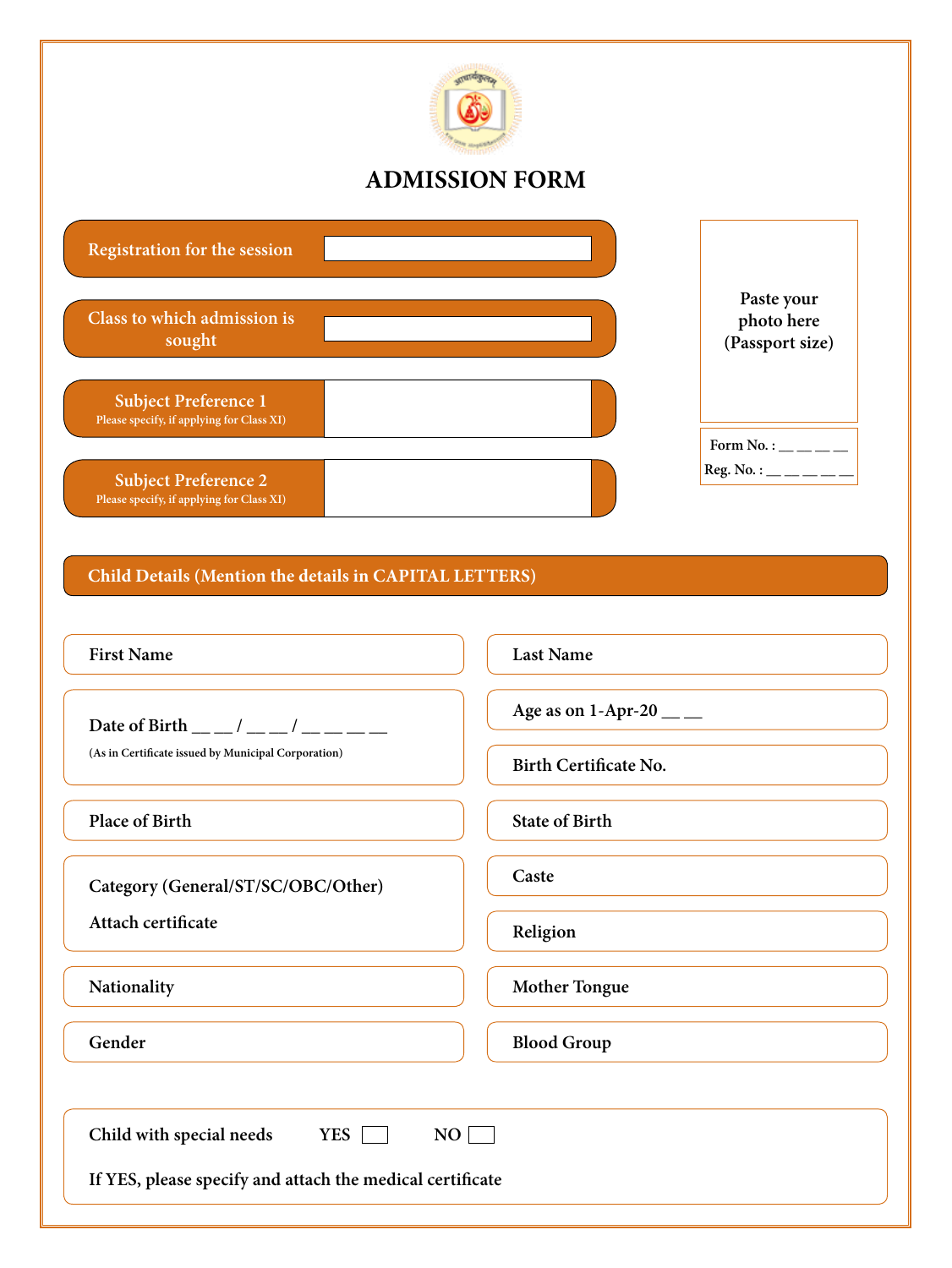

## **Parents Details (Mention the details in CAPITAL LETTERS)**

| Father's Name                                                                                                        |                                |  |  |
|----------------------------------------------------------------------------------------------------------------------|--------------------------------|--|--|
| Education                                                                                                            |                                |  |  |
| Profession/Occupation                                                                                                |                                |  |  |
| Name of the Organization                                                                                             |                                |  |  |
| Designation                                                                                                          | Mobile No.                     |  |  |
| Aadhar No. of Father                                                                                                 | <b>Annual Income of Father</b> |  |  |
| <b>Office Address</b>                                                                                                |                                |  |  |
|                                                                                                                      |                                |  |  |
| Mother's Name                                                                                                        |                                |  |  |
| Education                                                                                                            |                                |  |  |
| Profession/Occupation                                                                                                |                                |  |  |
| Name of the Organization                                                                                             |                                |  |  |
| Designation                                                                                                          | Mobile No.                     |  |  |
| Aadhar No. of Mother                                                                                                 | <b>Annual Income of Mother</b> |  |  |
| <b>Office Address</b>                                                                                                |                                |  |  |
| <u> 1989 - Johann Stein, marwolaethau a bhann an t-Amhain an t-Amhain an t-Amhain an t-Amhain an t-Amhain an t-A</u> |                                |  |  |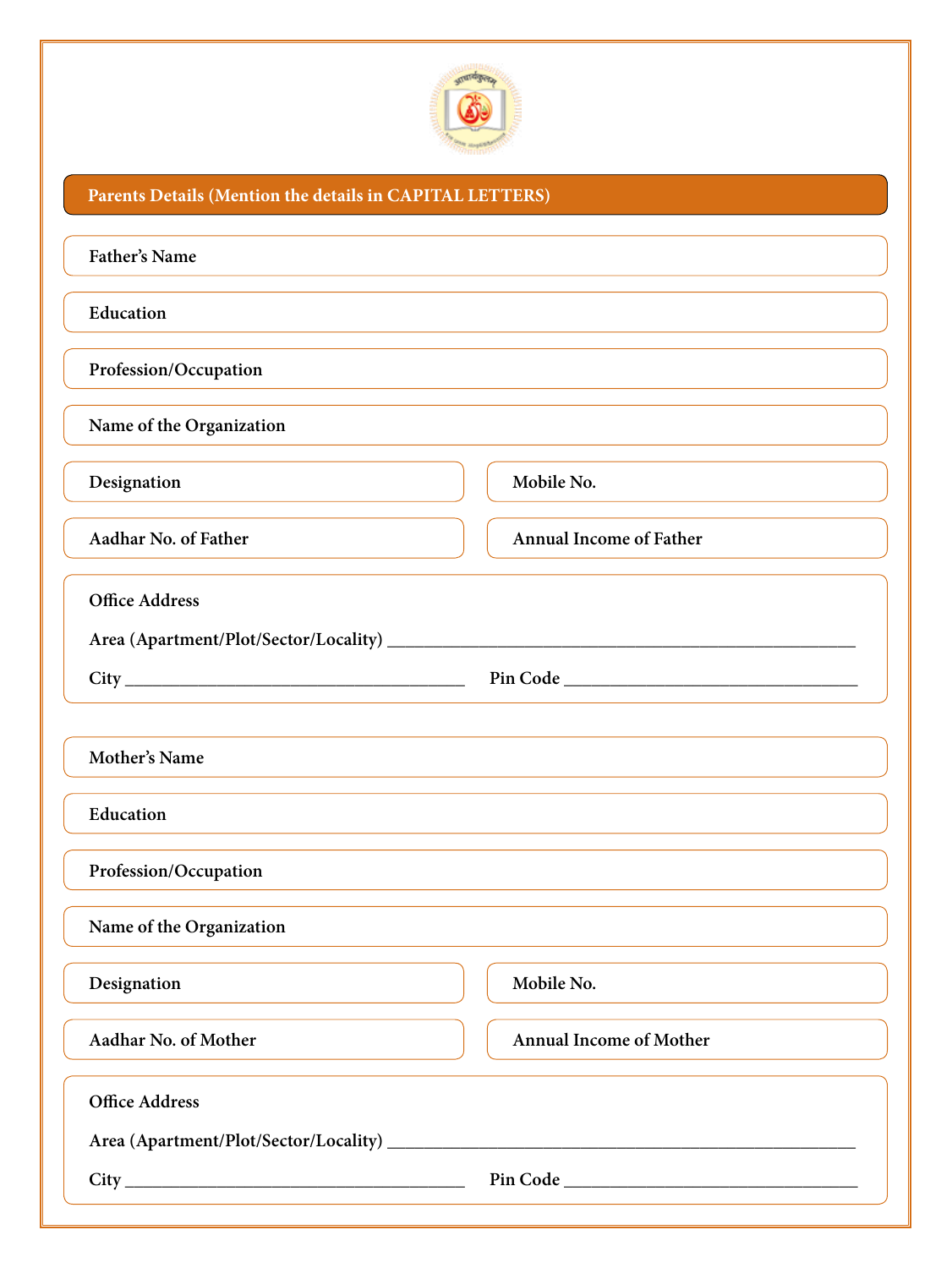

## **Guardian Details (Mention the details in CAPITAL LETTERS, if applicable)**

| Guardian's Name             |                                                                                                                                                                                                                                |
|-----------------------------|--------------------------------------------------------------------------------------------------------------------------------------------------------------------------------------------------------------------------------|
| Relationship with the child | Education                                                                                                                                                                                                                      |
| Profession/Occupation       |                                                                                                                                                                                                                                |
| Name of the Organization    |                                                                                                                                                                                                                                |
| Designation                 | Mobile No.                                                                                                                                                                                                                     |
| Aadhar No. of Guardian      | <b>Annual Income of Guardian</b>                                                                                                                                                                                               |
| <b>Office Address</b>       |                                                                                                                                                                                                                                |
|                             |                                                                                                                                                                                                                                |
| City                        | Pin Code and the Code of the Code of the Code of the Code of the Code of the Code of the Code of the Code of the Code of the Code of the Code of the Code of the Code of the Code of the Code of the Code of the Code of the C |

#### **Contact Details of Parents (Mention the details in CAPITAL LETTERS)**

| <b>Present Residential Address</b> |                         |
|------------------------------------|-------------------------|
| House/Door/Flat No.                | Street/Locality         |
| <b>District</b>                    | City                    |
| <b>State</b>                       | Pin Code                |
| <b>Mobile Number</b>               | Residence Telephone No. |
| <b>Email ID</b>                    |                         |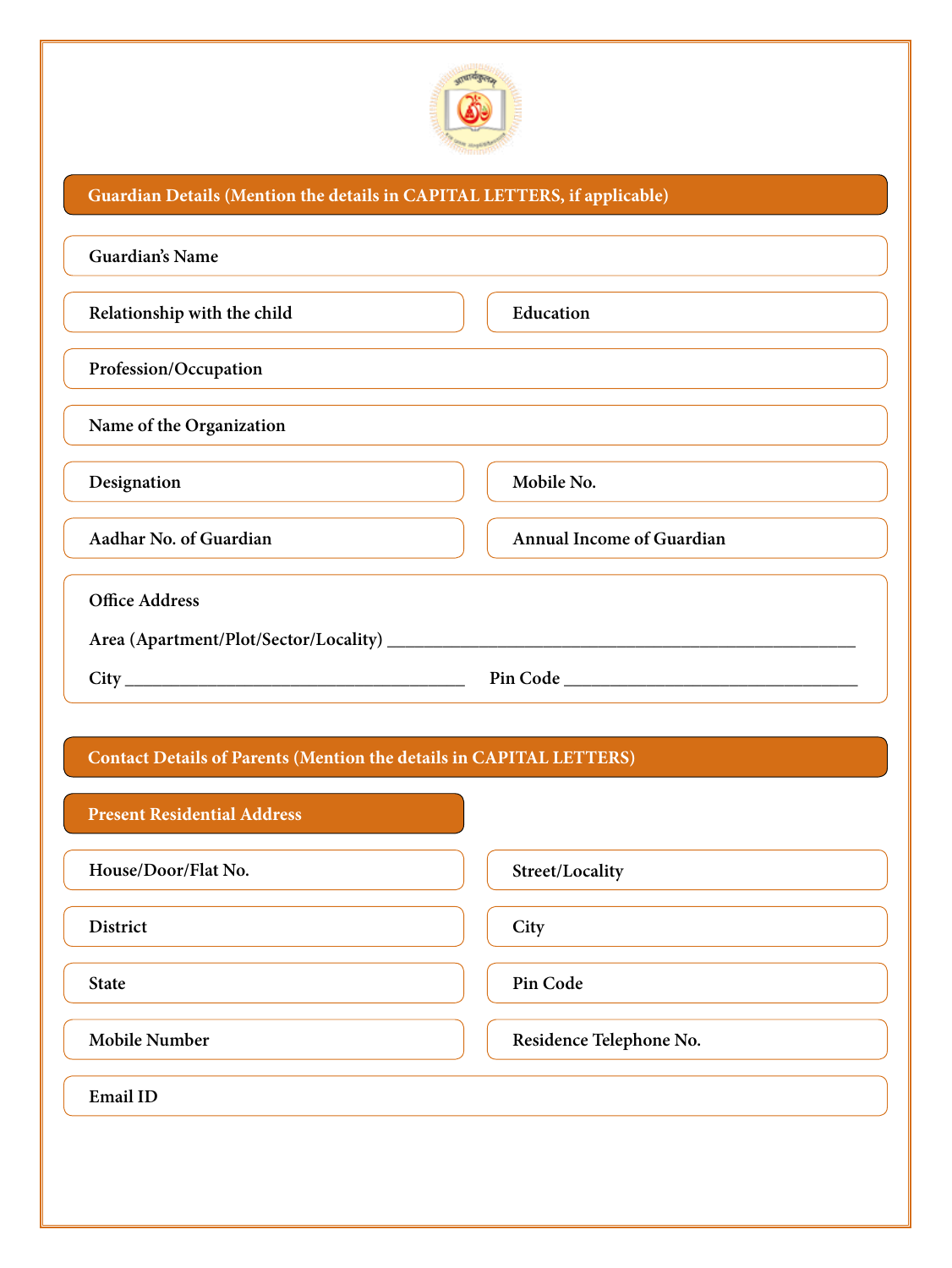

#### **Permanent Residential Address**

**Street/Locality**

**District**

**City**

**State**

**Pin Code**

**Mobile Number**

**Email ID**

**Emergency Contact Details**

**Name of the Person**

**House/Door/Flat No.**

**District**

**State**

**Pin Code**

**City**

**Street/Locality**

**Mobile Number**

**Residence Telephone No.**

**Relationship with the student**

**Residence Telephone No.**

**Email ID**

#### **Sibling Details (Mention the details in CAPITAL LETTERS)**

| Sl.<br>No. | Child's Name | Gender<br>(Male/Female) | Studying/Studied in the<br>school (Yes/No)<br>If No, mention details of the school | Registration<br>No. | Year of<br>Admission |
|------------|--------------|-------------------------|------------------------------------------------------------------------------------|---------------------|----------------------|
|            |              |                         |                                                                                    |                     |                      |
|            |              |                         |                                                                                    |                     |                      |
|            |              |                         |                                                                                    |                     |                      |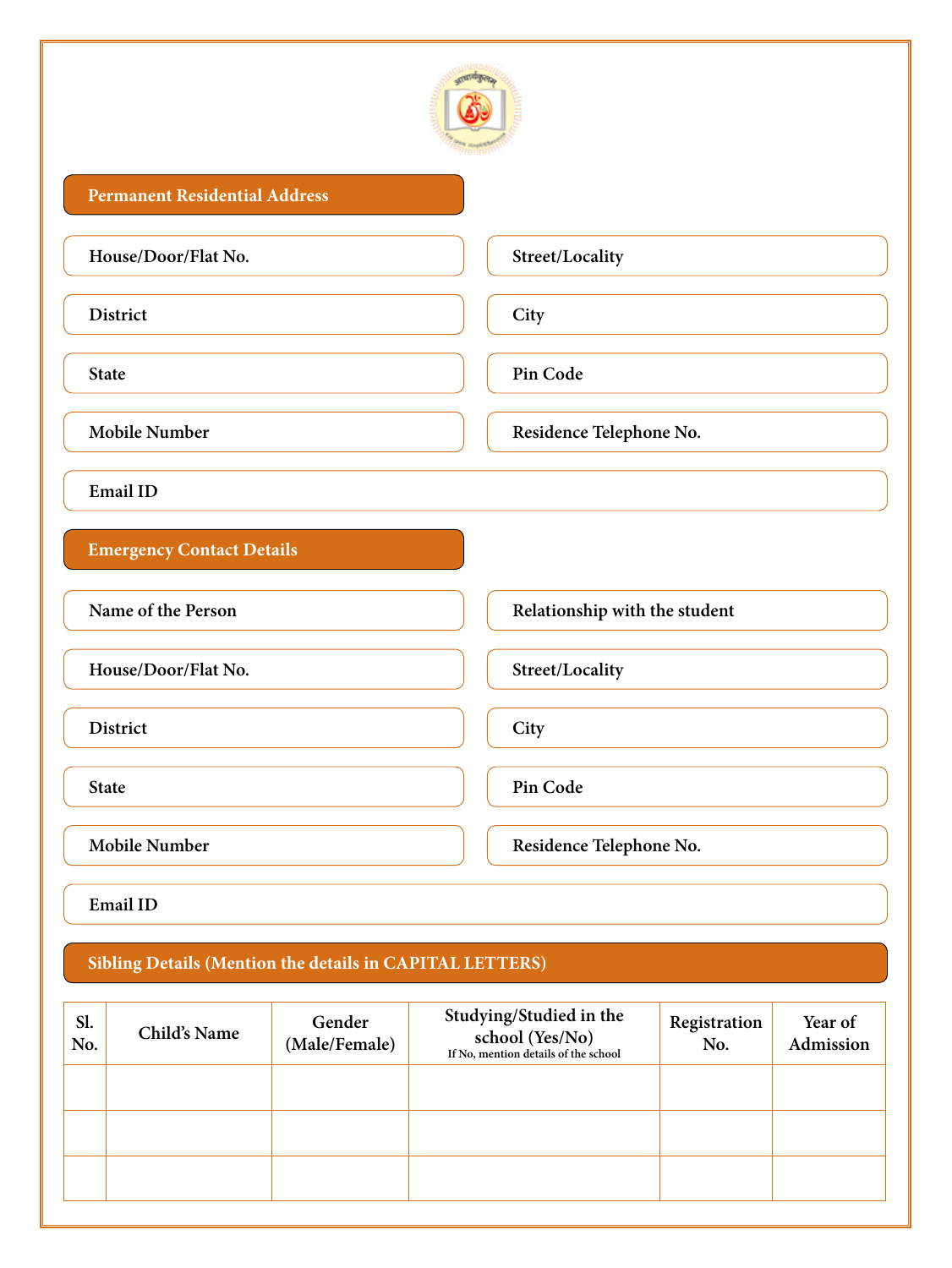

## **Previous School Details, if applicable (Mention the details in CAPITAL LETTERS)**

| Name of the School                                    | <b>Address of the School</b> | Name of the<br><b>Board</b> | Medium of<br>Instruction | <b>Reasons for</b><br>Leaving the School |
|-------------------------------------------------------|------------------------------|-----------------------------|--------------------------|------------------------------------------|
|                                                       |                              |                             |                          |                                          |
|                                                       |                              |                             |                          |                                          |
|                                                       |                              |                             |                          |                                          |
| <b>Last Class Attended</b><br>CGPA/Percentage         |                              |                             |                          |                                          |
| Month/Year $\_\_\_\_\_\_\_\_\_\_\_\_\_\_\_\_\_\_\_\_$ |                              |                             |                          |                                          |
| Result                                                | Passed                       | Detained                    | Awaited                  |                                          |
|                                                       |                              |                             |                          |                                          |

# **Proficiency in Language/Language that the child can speak/understand (Tick as appropriate)**

| Language                                   | <b>Speak</b> | Read | Write |
|--------------------------------------------|--------------|------|-------|
| English                                    |              |      |       |
| Hindi                                      |              |      |       |
| Sanskrit                                   |              |      |       |
| Other Language(s) known,<br>please specify |              |      |       |

#### **Transport Details (Mention the details in CAPITAL LETTERS)**

| <b>YES</b><br><b>Transport required</b><br>NO. |                           |
|------------------------------------------------|---------------------------|
| If YES, mention the details below              |                           |
|                                                |                           |
| Approx. Distance in km from the school         |                           |
| Above 15<br>$5 - 10$<br>$10 - 15$<br>$0 - 51$  | <b>Stop Name/Landmark</b> |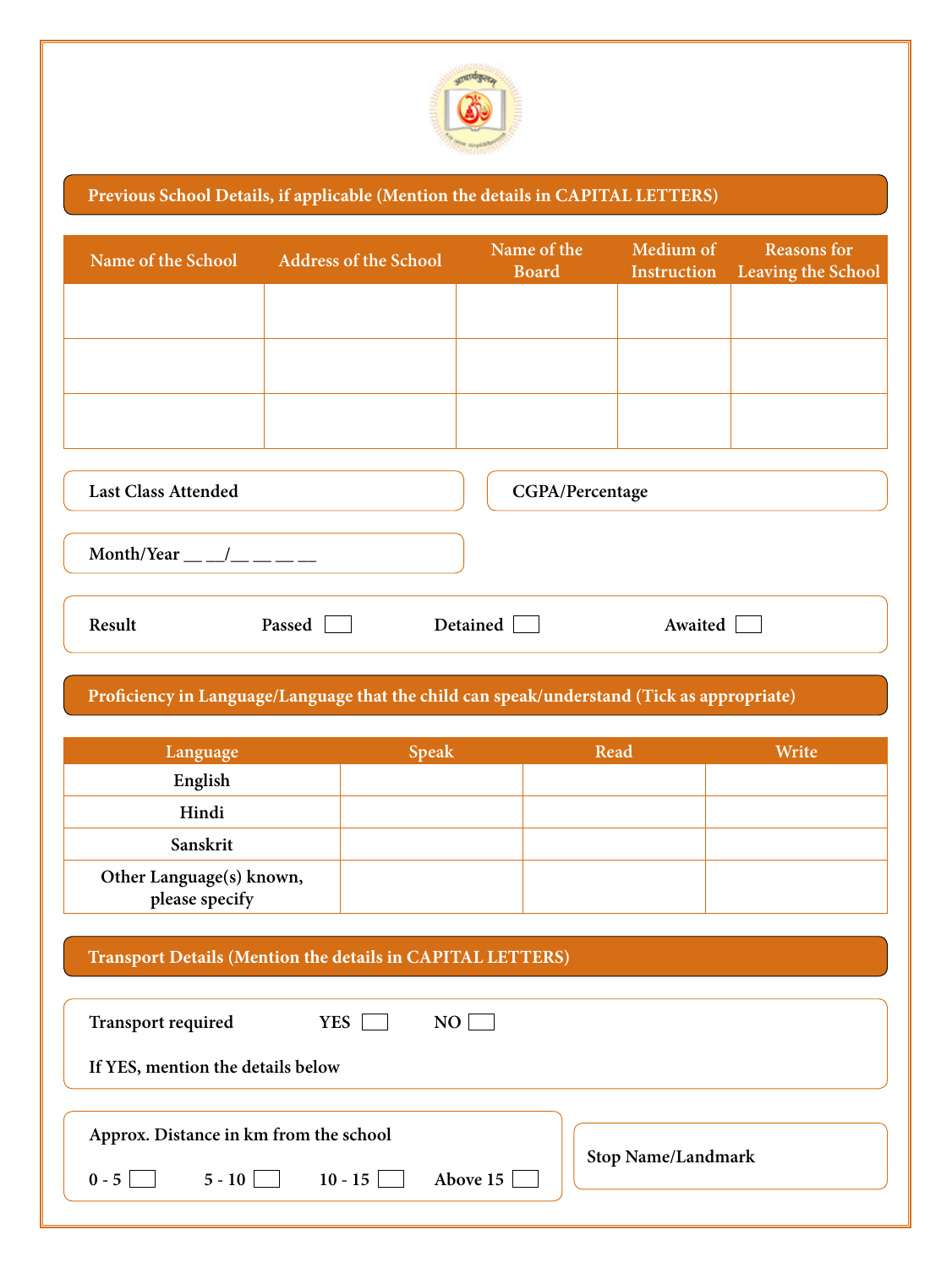

| Do you know anyone at Acharyakulam or Patanjali Yogpeeth Trust?<br>YES  <br>NO L<br>If YES, Please mention in detail. |             |            |              |
|-----------------------------------------------------------------------------------------------------------------------|-------------|------------|--------------|
| <b>Name</b>                                                                                                           | Designation | Department | Relationship |
|                                                                                                                       |             |            |              |

**Why do you want your child to study at Acharyakulam, Ranchi**

# **Documents Required at the time of Registration (Photocopy of the documents to be submitted along with the admission form)**

- 1. **Document no 1:** Birth Certificate from Municipal Corporation bearing the logo of the State Government and Birth Certificate number.
- 2. **Document no 2:** Only following Proof of Residence (in the name of the child's Father or Mother) accepted as Address proof of the Child (No other address proof will be accepted) - Unique Identification Card (Aadhar Card) / Voter ID Card / Post-paid Mobile Bill / Electricity Bill /Passport / Gas connection / Ration Card (having mother and father name along with name of child).
- 3. **Document no 3:** If the sibling(s) studying in the same school, photocopy of the ID Card issued by the school office for the Academic Session 20\_\_ \_/\_\_ \_. Only real brother/ sister studying in the school will be considered as sibling.
- 4. **Document no 4:** In case of applicants with Special Needs, a copy of certificate of Disability from a Medical Officer of Govt. Hospital should be submitted along with the registration form.
- 5. **Document no 5:** Proof of your relevant category (ST/SC/OBC/Other).
- 6. **Document no 6:** Appropriate documentation in case of Single Parent (presently running divorce case in the court will not be considered, either widow/widower or divorced would be considered). Appropriate documentation in case of change in the name of mother/ father after marriage, divorce, adoption etc.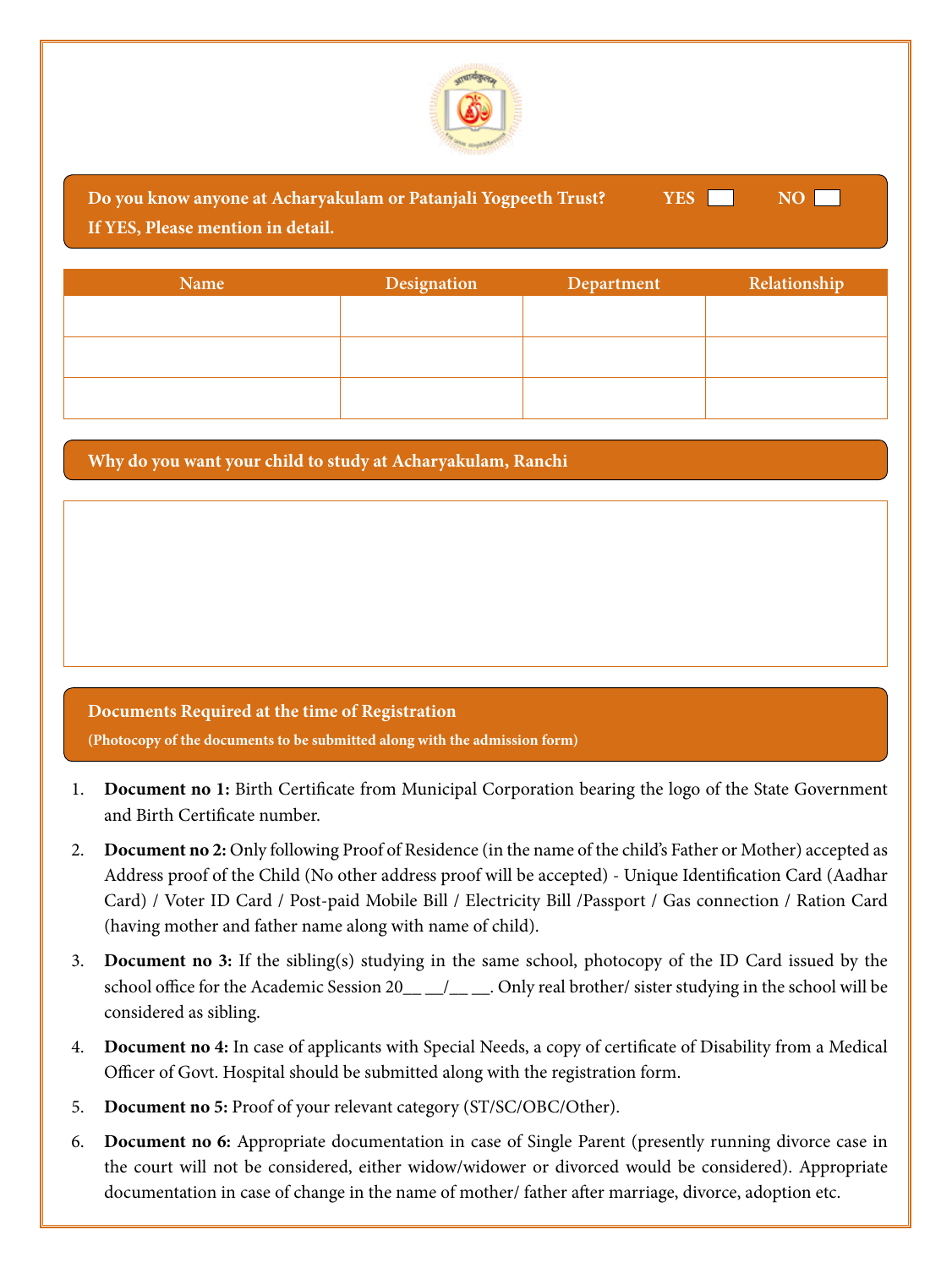

- 7. **Document no 7:** ID proof of both Father and Mother or Guardian, as applicable.
- 8. **Document no 8:** Transfer Certificate for admission in class I and above.
- 9. **Document no 9:** Report Card of the previous school and class for admission in class I and above.
- 10. Two passport size photograph of the child and one photograph each of parents (father and mother or guardian).

#### **Instructions**

- 1. Duly attested photocopies of all the documents must be attached with the admission form, however original documents will be required for verification at the time of admission.
- 2. Transfer certificate in original will be required at the time of admission along with one copy of recent stamp sized photograph of the child.
- 3. Once admission is approved, the student will not be allowed to withdraw from the school during the academic session without prior permission of the principal.
- 4. The school provides transport facilities but it is not bound to offer a seat in the bus which is completely based on availability of seats and plying of the bus in the particular route. It will be the responsibility of the parents/ guardians to drop/pickup the child from the specified bus stop. Students will not be allowed to discontinue transport facility during the academic session.
- 5. The Admission Form submitted at the school reception or to the Admission Officer does not entitle the child for admission in school unless the child's name is present in the Selected List post the completion of registration and evaluation formalities.
- 6. Incomplete forms are liable to be rejected. Kindly avoid any kind of cutting, fluid markings and over-writing in the form.

#### **Declaration/Undertaking**

- 1. I/We fully understand, that the school, on accepting the registration of my/our child is not in any way bound to grant admission which is purely based on the availability of seats. I/We also understand that the decision of the principal regarding admission will be final and binding.
- 2. In the event my/our child gets selected for admission, I/We shall have no objection to the school Medical officer giving inoculation against Typhoid A,B and Cholera to my/our child.
- 3. In case of withdrawal of my/our child, I/We agree that admission fee and other fees will not be refunded.
- 4. I/We also take the responsibility that my/our child will attend school regularly and maintain 75% attendance as per the school rules.
- 5. I/We agree to abide by the rules and regulations of the school. If any information or declaration furnished by me/us proves to be false, my/our child's candidature may be cancelled at any stage.